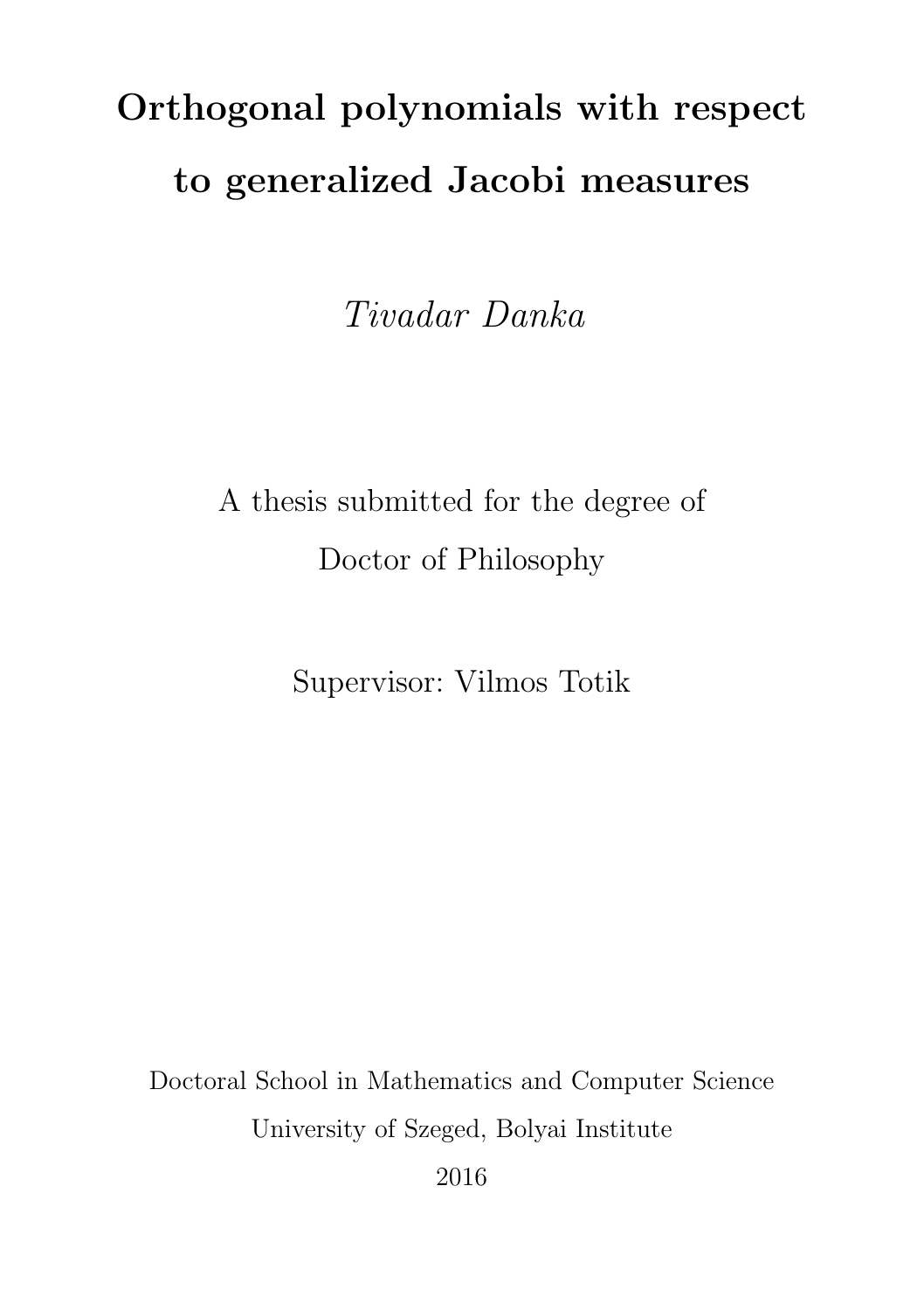One of the first sentences of the seminal paper Extremal polynomials associated with a system of curves in the complex plane by Harold Widom is "All asymptotic formulas have refinements." The goal of this thesis is to refine, extend and establish asymptotic formulas related to orthogonal polynomials with respect to generalized Jacobi measures, i.e. measures having an algebraic singularity  $|x - x_0|^{\alpha} dx$  somewhere in their support.

The main objects of our study are the Christoffel-Darboux kernel defined by

$$
K_n(z, w) = \sum_{k=0}^{n-1} p_k(z) \overline{p_k(w)},
$$

where  $p_n$  denotes the *n*-th orthonormal polynomial with respect to  $\mu$ , and the Christoffel function defined by

$$
\lambda_n(\mu, z_0) = \inf_{\deg P < n} \int \frac{|P(z)|^2}{|P(z_0)|^2} d\mu(z),
$$

where the infimum is taken for all nonzero polynomials of degree  $n-1$ . It is a known fact that

$$
\lambda_n(\mu, z_0) = \frac{1}{K_n(z_0, z_0)}.
$$

The study of Christoffel functions has started in the beginning of the XX<sup>th</sup> century, one important early result is due to Gábor Szegő. He proved that if  $\mu$  is a measure supported on the unit circle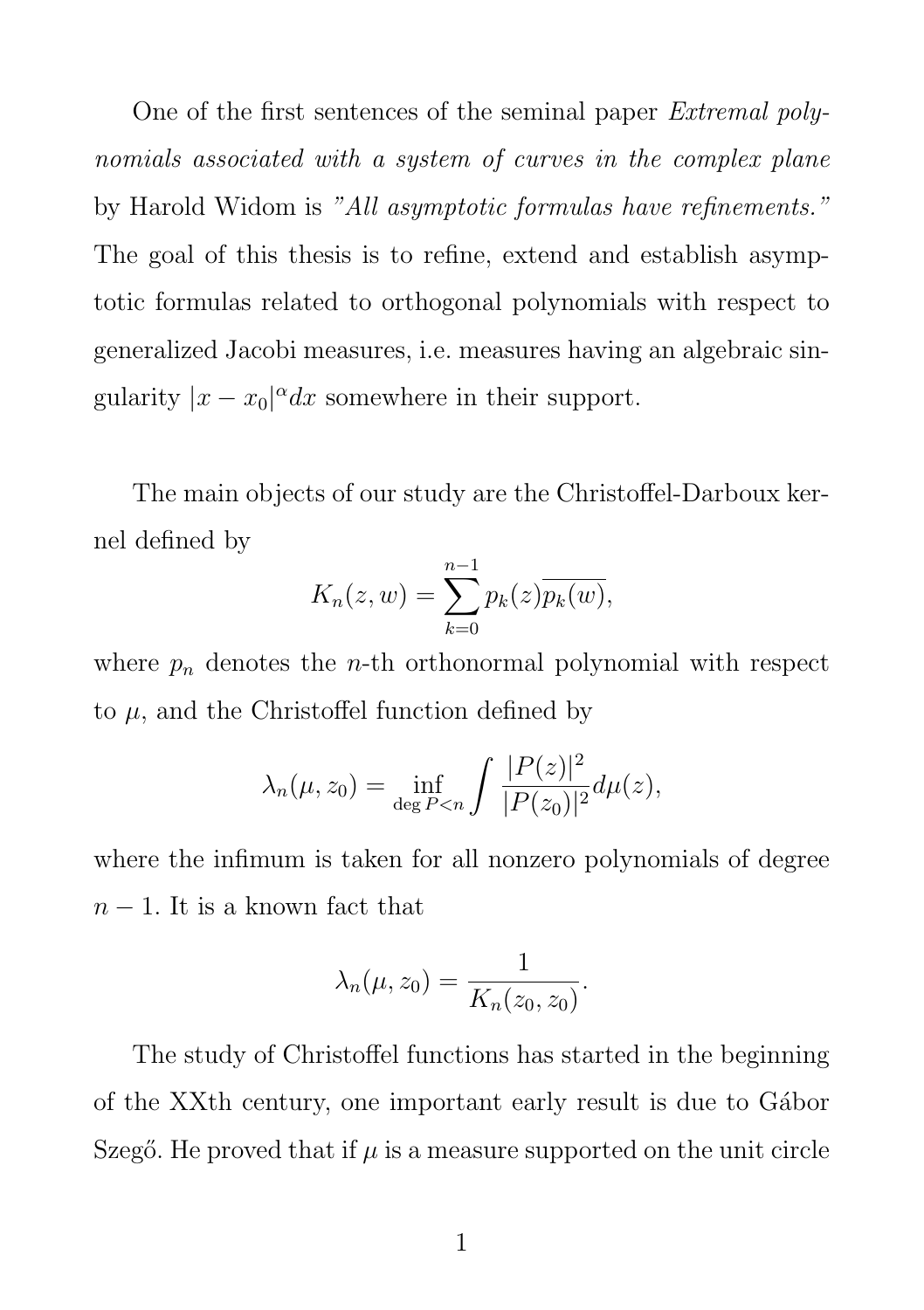T which is absolutely continuous with  $d\mu(e^{it}) = w(e^{it})dt$  and

$$
\frac{1}{2\pi} \int_{-\pi}^{\pi} \log w(e^{it}) dt > -\infty
$$

holds, which is called Szegő condition, then we have

$$
\lim_{n \to \infty} \lambda_n(\mu, z) = (1 - |z|^2) e^{\text{Re } D(\mu, z)}, \quad |z| < 1,
$$

where  $D(\mu, z)$  is the Szegő function defined by

$$
D(\mu, z) = \frac{1}{2\pi} \int_{-\pi}^{\pi} \frac{e^{it} + z}{e^{it} - z} \log w(e^{it}) dt.
$$

The influence of this result can be seen in the asymptotic theory of orthogonal polynomials, but it has also served as a motivation to study Hardy spaces.

If we study the asymptotics in the points of the unit circle, we have

$$
\lim_{n \to \infty} \lambda_n(\mu, z) = \mu(\{z\}), \quad |z| = 1,
$$

which is zero, if the measure is absolutely continuous, therefore this does not provide much useful information. In this case, the main question is to determine the exact order of asymptotics. A. Máté, P. Nevai and V. Totik proved in the seminal paper  $[2]$  that if  $\mu$  is supported on the unit circle with  $d\mu(e^{it}) = w(e^{it})dt + d\mu_s(e^{it})$ there, then if the Szegő condition

$$
\frac{1}{2\pi} \int_{-\pi}^{\pi} \log w(e^{it}) dt > -\infty
$$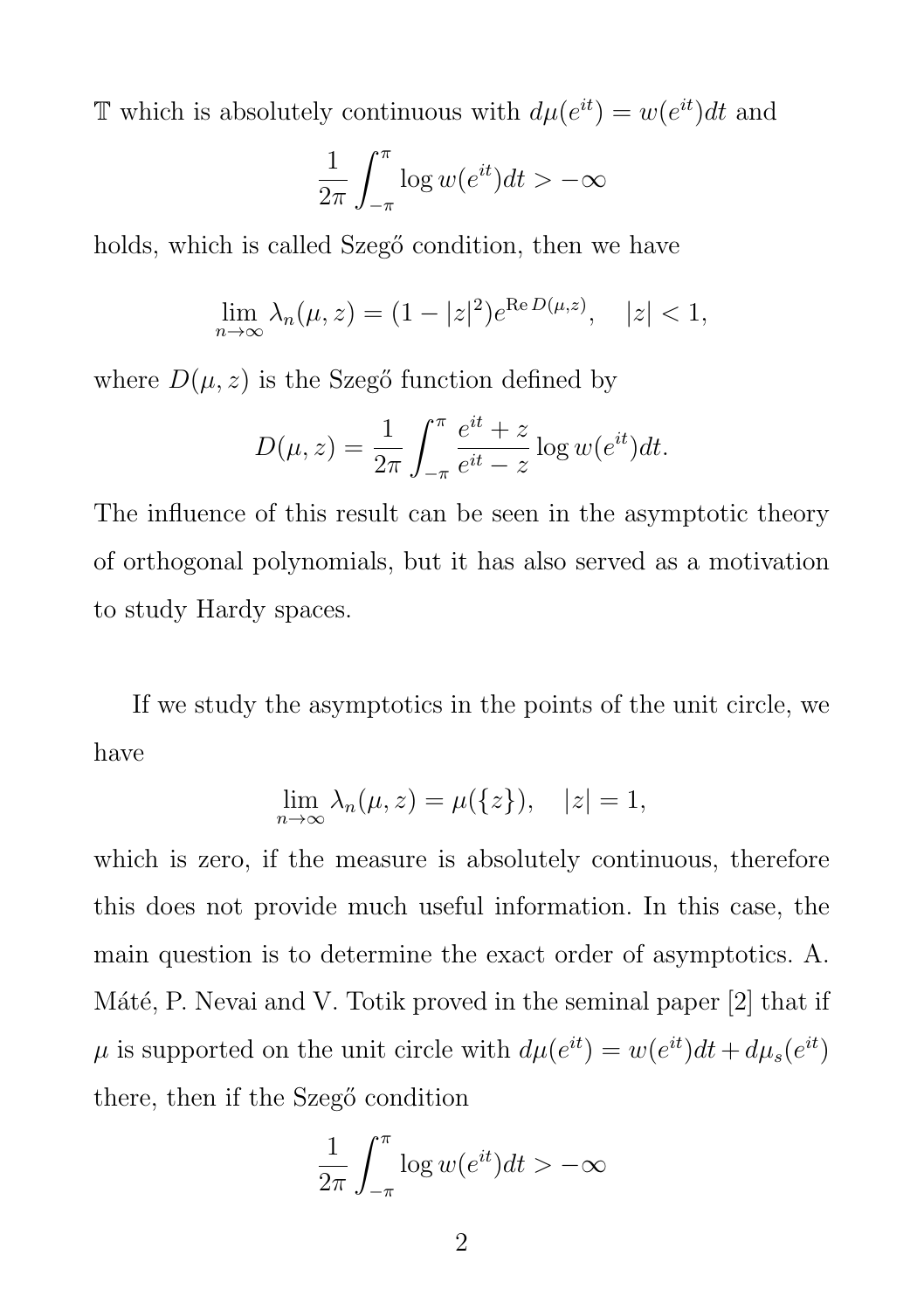holds, we have

$$
\lim_{n \to \infty} n \lambda_n(\mu, e^{it}) = 2\pi w(e^{it})
$$

for  $t \in [-\pi, \pi)$  almost everywhere. A similar result was proved for measures supported on  $[-1, 1]$ .

For measures supported on a general compact subset of the real line, the above results were extended by Totik in [6] using the polynomial inverse image method developed by him in [8]. He showed that if  $\mu$  is regular in the sense of Stahl-Totik and it is supported on a compact set  $supp(\mu) = K$  with  $d\mu(x) =$  $w(x)dx + d\mu_s(x)$  there, then if the local Szegő condition

$$
\int_I \log(w(x)) \omega_K(x) dx
$$

holds, where  $\omega_K$  is the density function of the equilibrium measure, we have

$$
\lim_{n \to \infty} n \lambda_n(\mu, x) = \frac{w(x)}{\omega_K(x)}
$$

for  $x \in I$  almost everywhere. Asymptotics are also established for measures supported on a set of disjoint Jordan arcs and curves. Totik proved in [7] that if  $\mu$  is supported on a disjoint union of Jordan curves  $\gamma$  lying exterior to each other, then if  $z_0 \in \gamma$  and  $\mu$ is absolutely continuous with respect to the arc length measure  $s_{\gamma}$ in a small subarc containing  $z_0$  and  $d\mu(z) = w(z)ds_{\gamma}(z)$  there for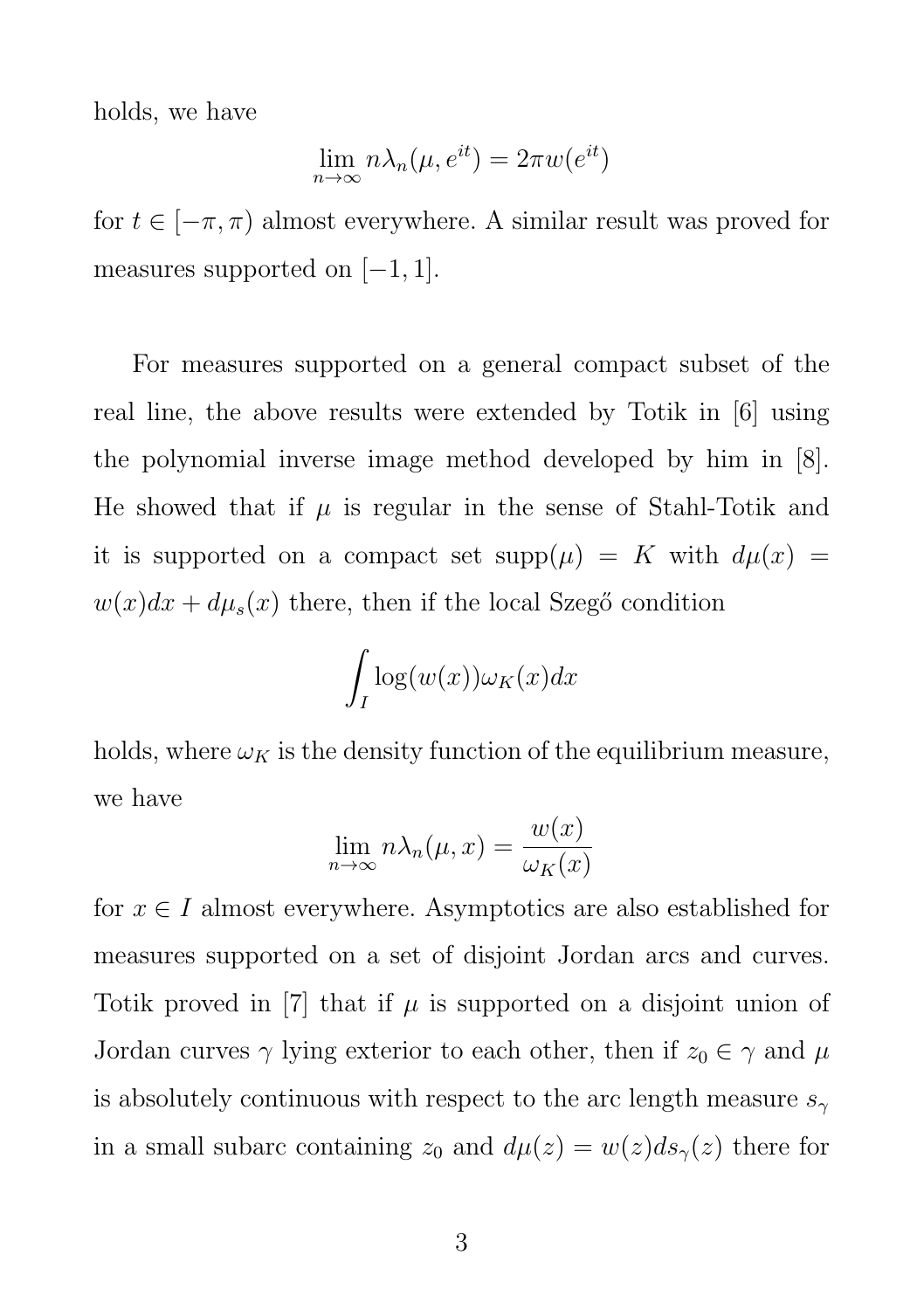some continuous and strictly positive weight  $w$ , we have

$$
\lim_{n \to \infty} n \lambda_n(\mu, z_0) = \frac{w(z_0)}{\omega_\gamma(z_0)},\tag{1}
$$

where  $\omega_{\gamma}$  again denotes the Radon-Nikodym derivative of the equilibrium measure with respect to the arc length measure  $s_{\gamma}$ .

If, however,  $w(z)$  is not continuous or positive at the prescribed point  $z_0$ , the asymptotics in (1) does not hold anymore. The first main result of this thesis is the generalization of this result for measures exhibiting  $d\mu(z) = w(z)|z - z_0|^{\alpha} ds_{\gamma}(z)$  behavior around  $z_0$  for some  $\alpha > -1$ . Our main result in this setting is the following.

**Theorem 1.** Let  $\gamma$  be a disjoint union of rectifiable Jordan curves lying exterior to each other and let  $\mu$  be a finite Borel measure reqular in the sense of Stahl-Totik with support  $supp(\mu) = \gamma$ . Suppose that for a  $z_0 \in \gamma$ , there is an open set U such that  $J = U \cap \gamma$  is a  $C<sup>2</sup>$  smooth Jordan arc and  $\mu$  is absolutely continuous with respect to the arc length measure and

$$
d\mu(z) = w(z)|z - z_0|^{\alpha} ds_{\gamma}(z), \quad z \in J
$$

there for some  $\alpha > -1$  and some weight function w which is strictly positive and continuous at  $z_0$ . Then

$$
\lim_{n \to \infty} n^{\alpha+1} \lambda_n(\mu, z_0) = \frac{w(z_0)}{(\pi \omega_\gamma(z_0))^{\alpha+1}} 2^{\alpha+1} \Gamma\left(\frac{\alpha+1}{2}\right) \Gamma\left(\frac{\alpha+3}{2}\right)
$$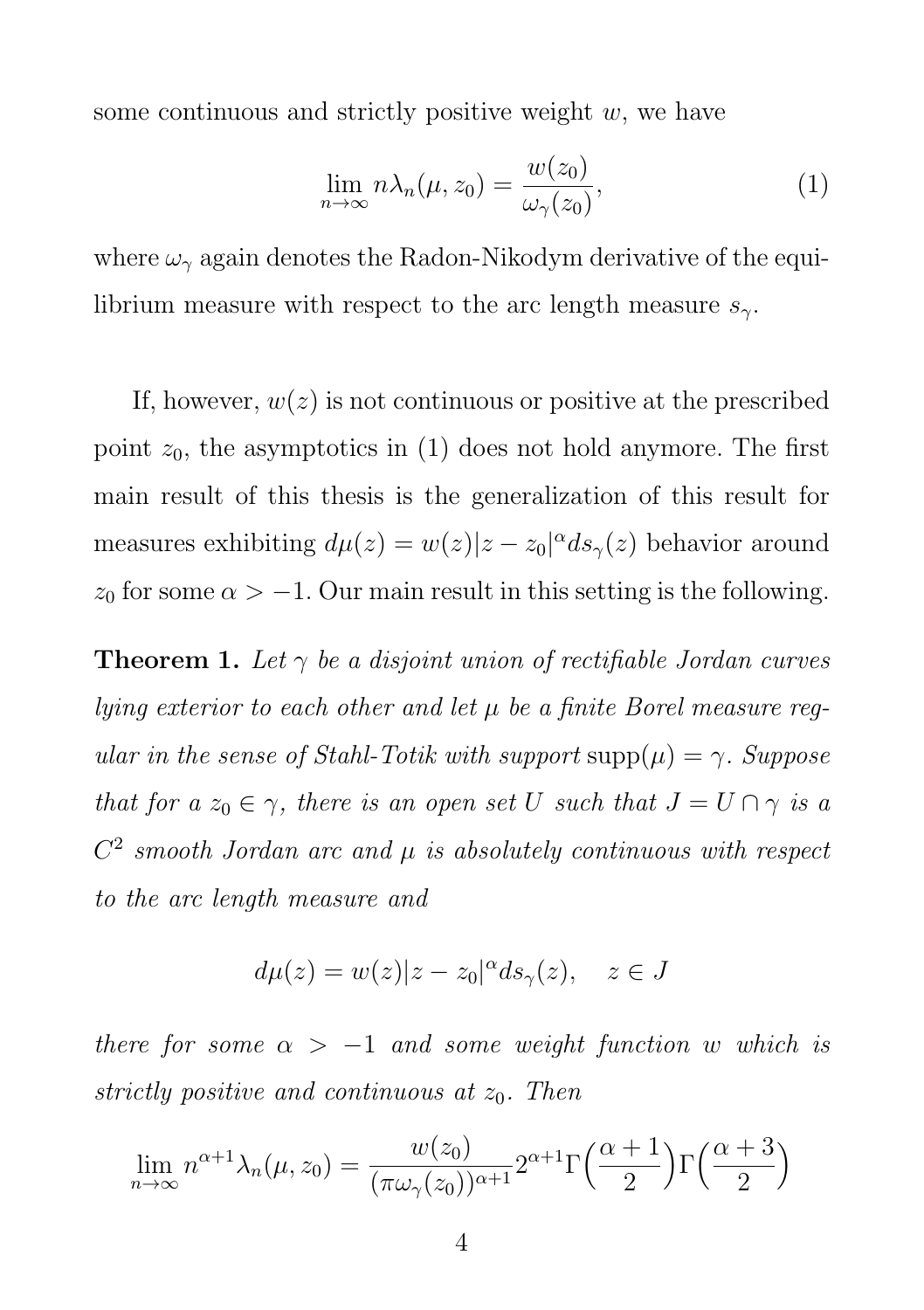holds, where  $\Gamma(z)$  denotes the Gamma function and  $\omega_{\gamma}$  again denotes the Radon-Nikodym derivative of the equilibrium measure with respect to the arc length measure  $s_{\gamma}$ .

Asymptotics for the Christoffel-Darboux kernel can also be studied off the diagonal. One area of interest is the so-called universality limits for random matrices, which is an intensively studied topic of mathematical physics, having several applications even outside mathematics.

For measures supported on  $[-1, 1]$ , a new approach for universality limits was developed by D. S. Lubinsky in the seminal papers [3] [4] [5]. In [3] it was shown that if  $\mu$  is a finite Borel measure supported on  $[-1, 1]$  which is regular in the sense of Stahl-Totik and absolutely continuous with  $d\mu(x) = w(x)dx$  in a neighbourhood of  $x_0 \in (-1, 1)$ , where  $w(x)$  is also continuous and strictly positive, then the universality limit

$$
\lim_{n\to\infty}\frac{\widetilde{K}_n\left(x_0+\frac{a}{\widetilde{K}_n(x_0,x_0)},x_0+\frac{b}{\widetilde{K}_n(x_0,x_0)}\right)}{\widetilde{K}_n(x_0,x_0)}=\frac{\sin\pi(b-a)}{\pi(b-a)}
$$

holds, where  $\widetilde{K}_n(x, y) = \sqrt{w(x)w(y)}K_n(x, y)$  denotes the normalized Christoffel-Darboux kernel. The terminology universality limit comes from the fact that inside the limit we have a quantity which is heavily dependent on the measure, but after taking the limit, it is independent of it. Before this result of Lubinsky,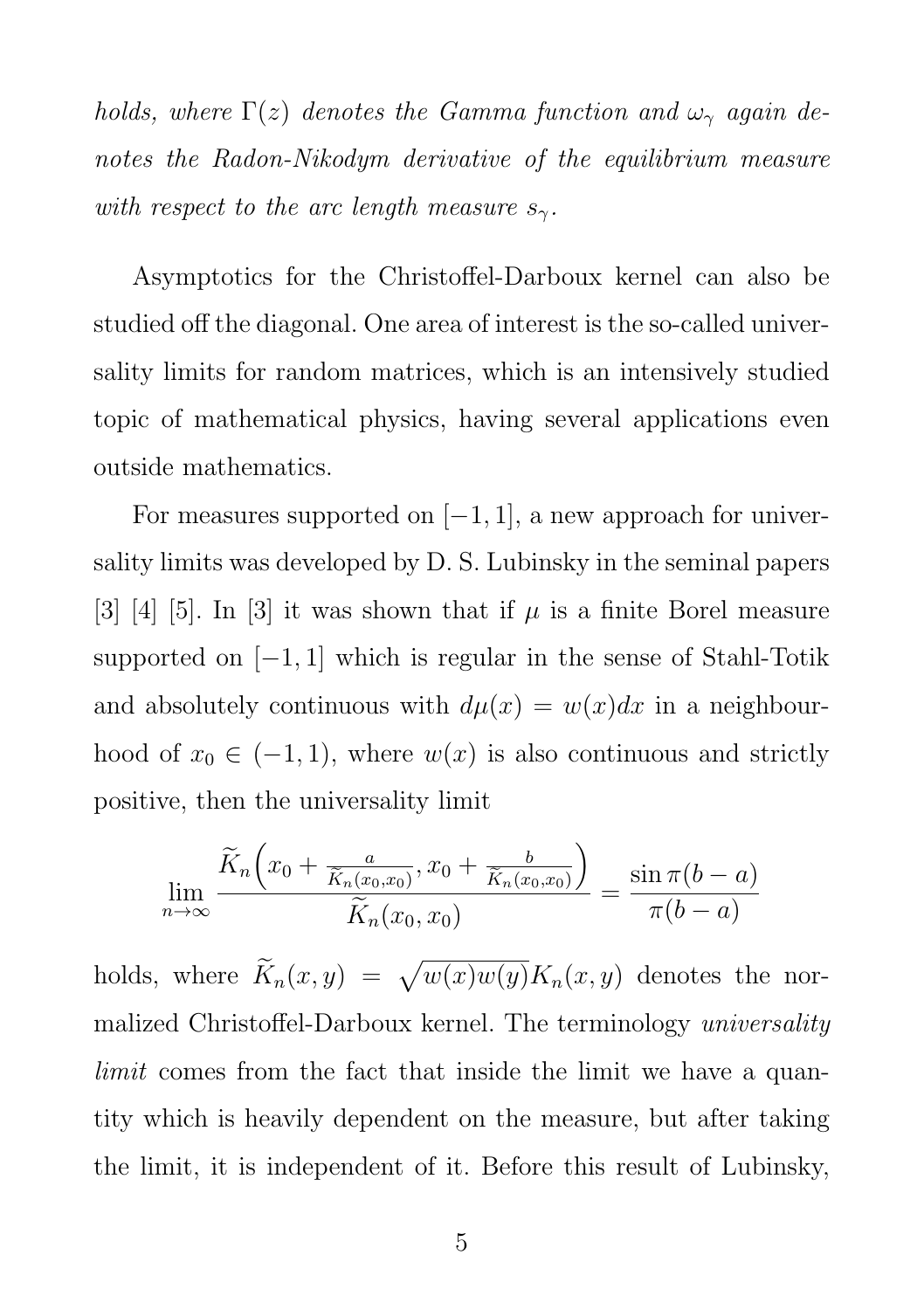analiticity of the weight function was required on the whole support  $[-1, 1]$ , therefore this was a large step ahead.

When the measure exhibits singular behavior at the prescribed point  $x_0$ , for example it behaves like  $|x-x_0|^\alpha dx$  for some  $\alpha > -1$ , it no longer shows the same behavior and instead of the sinc kernel, something else appears. Generalized Jacobi measures of the form

$$
d\mu(x) = (1 - x)^{\alpha} (1 + x)^{\beta} h(x) dx, \quad x \in [-1, 1],
$$

where  $h(x)$  is positive and analytic, were studied by A. B. J. Kuijlaars and M. Vanlessen in [1]. Using Riemann-Hilbert methods, they showed that

$$
\lim_{n \to \infty} \frac{1}{2n^2} \widetilde{K}_n \left( 1 - \frac{a}{2n^2}, 1 - \frac{b}{2n^2} \right) = \mathbb{J}_\alpha(a, b)
$$
 (2)

uniformly for a, b in compact subsets of  $(0, \infty)$ , where  $\mathbb{J}_{\alpha}(a, b)$  is the so-called Bessel kernel defined as

$$
\mathbb{J}_{\alpha}(a,b) = \frac{J_{\alpha}(\sqrt{a})\sqrt{b}J'_{\alpha}(\sqrt{b}) - J_{\alpha}(\sqrt{b})\sqrt{a}J'_{\alpha}(\sqrt{a})}{2(a-b)}
$$
(3)

and  $J_{\alpha}(x)$  denotes the Bessel function of the first kind and order α. This was extended by Lubinsky in [4]. He proved that if  $\mu$  is a finite Borel measure supported on  $[-1, 1]$  which is absolutely continuous on  $[1 - \varepsilon, 1]$  for some  $\varepsilon > 0$  with

$$
d\mu(x) = w(x)|x - 1|^{\alpha}, \quad x \in [1 - \varepsilon, 1]
$$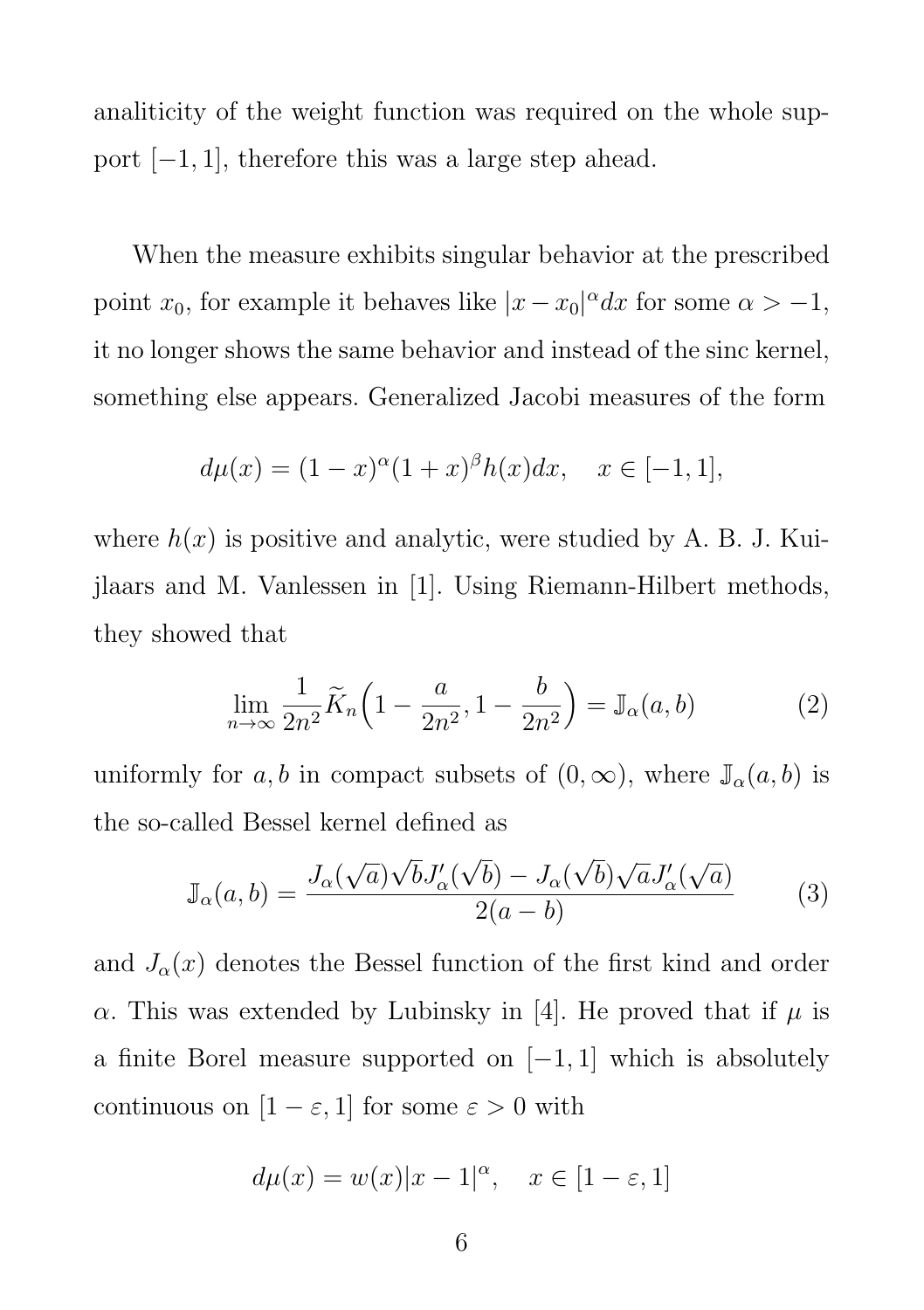there, where  $w(x)$  is strictly positive and continuous at 1, then

$$
\lim_{n \to \infty} \frac{1}{2n^{2\alpha+2}} K_n \left( 1 - \frac{a}{2n^2}, 1 - \frac{b}{2n^2} \right) = \mathbb{J}_{\alpha}^*(a, b)
$$

holds, where  $\mathbb{J}_{\alpha}^{*}(a,b) = \frac{\mathbb{J}_{\alpha}(a,b)}{a^{\alpha/2}b^{\alpha/2}}$  is the entire version of the Bessel kernel. It was also shown by Lubinsky in  $[5]$  that if K is a compact subset of the real line and  $x_0 \in K$  is a right endpoint of K (i.e. there exists an  $\varepsilon > 0$  such that  $K \cap (x_0, x_0 + \varepsilon) = \varnothing$ ), then if  $\mu$  is a finite Borel measure with  $\text{supp}(\mu) = K$  which is absolutely continuous in a small left neighbourhood of  $x_0$  behaving like  $d\mu(x) = |x - x_0|^{\alpha} dx$  there for some  $\alpha > -1$ , then

$$
\lim_{n \to \infty} \frac{K_n(x_0 - a\eta_n, x_0 - a\eta_n)}{K_n(x_0, x_0)} = \frac{\mathbb{J}^*_{\alpha}(a, a)}{\mathbb{J}^*_{\alpha}(0, 0)} \tag{4}
$$

for all  $a \in [0, \infty)$  implies

$$
\lim_{n \to \infty} \frac{K_n(x_0 - a\eta_n, x_0 - b\eta_n)}{K_n(x_0, x_0)} = \frac{\mathbb{J}^*_{\alpha}(a, b)}{\mathbb{J}^*_{\alpha}(0, 0)}
$$
(5)

uniformly for  $a, b$  on compact subsets of the complex plane, where the sequence  $\eta_n$  is  $\eta_n = (\mathbb{J}^*_{\alpha}(0,0)/K_n(x_0,x_0))^{1/(\alpha+1)}$ . In such a general setting, it was not known if (4) holds.

In the second main part of the thesis, we show that (4) does indeed hold, hence (5) also holds as well. On the other hand, we also aim to establish universality limits in the case when the singularity is located in the interior of the support rather than at the hard edge.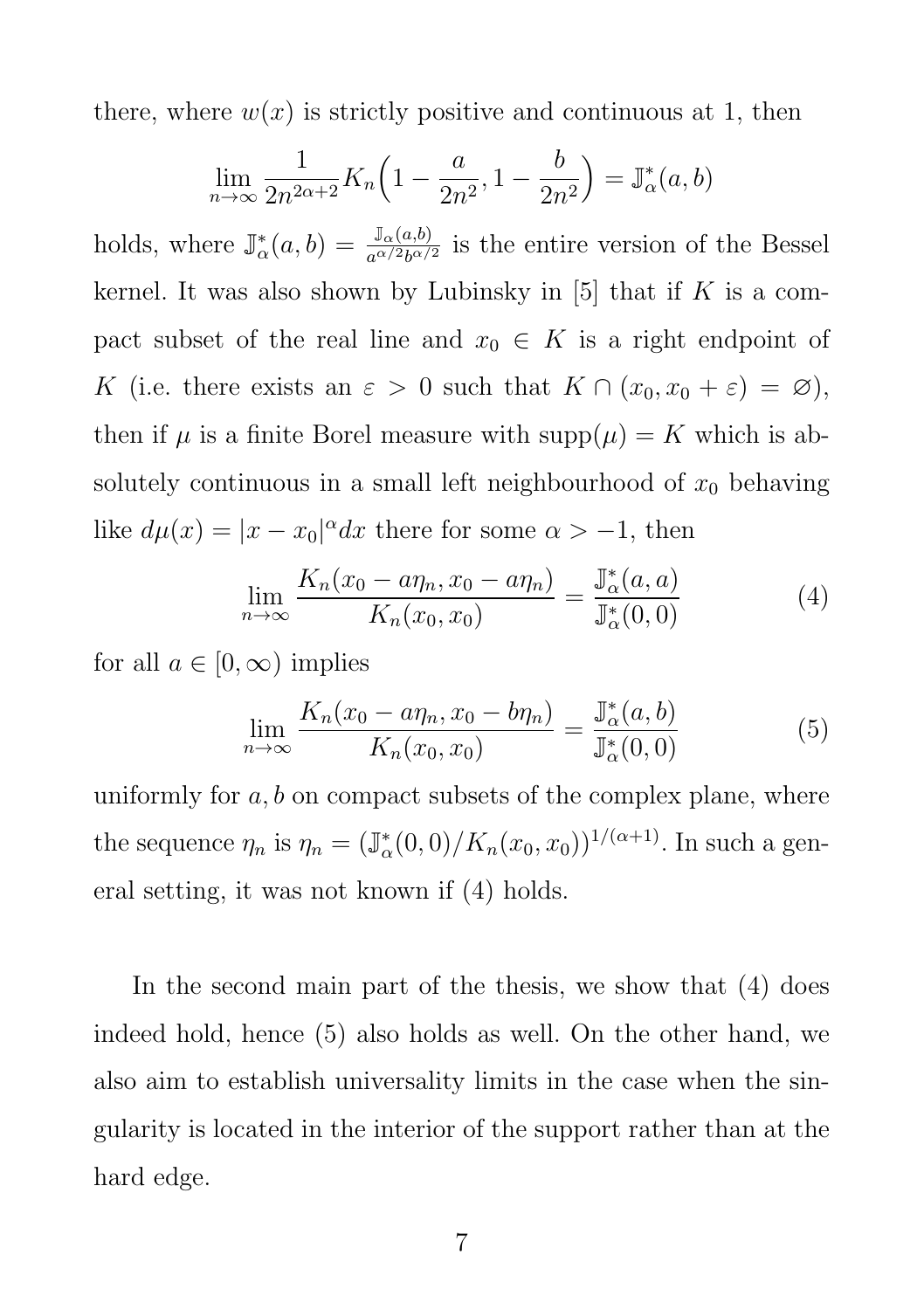In order to express universality limits for measures exhibiting power-type singularity in the interior of its support, we define the kernel function for  $a, b \in \mathbb{R}$  by

$$
\mathbb{L}_{\alpha}(a,b) = \frac{\sqrt{ab}}{2(a-b)} \Big( J_{\frac{\alpha+1}{2}}(a) J_{\frac{\alpha-1}{2}}(b) - J_{\frac{\alpha+1}{2}}(b) J_{\frac{\alpha-1}{2}}(a) \Big)
$$

if  $a, b > 0$ ,

$$
\mathbb{L}_{\alpha}(a,b) = \frac{\sqrt{a(-b)}}{2(a-b)} \Big( J_{\frac{\alpha+1}{2}}(a) J_{\frac{\alpha-1}{2}}(-b) + J_{\frac{\alpha+1}{2}}(-b) J_{\frac{\alpha-1}{2}}(a) \Big)
$$

if  $a \geq 0, b < 0$ , and  $\mathbb{L}_{\alpha}(a, b) = \mathbb{L}_{\alpha}(-a, -b)$  otherwise, where  $J_{\nu}(x)$ denotes the Bessel functions of the first kind and order  $\nu$ . Since  $J_{\nu}(z) = z^{\nu}G(z)$  where  $G(z)$  is an entire function, we can define the entire version of the kernel function for arbitrary complex arguments as

$$
\mathbb{L}_{\alpha}^*(a,b) = \frac{\mathbb{L}_{\alpha}(a,b)}{a^{\alpha/2}b^{\alpha/2}}, \quad \mathbb{L}_{\alpha}^*(a) = \frac{\mathbb{L}_{\alpha}(a,a)}{a^{\alpha}}, \quad a,b \in \mathbb{C}.
$$
 (6)

Our main results are the following four theorems. The first two deals with the asymptotics of Christoffel functions when the power type singularity is in the interior (in other words, in the bulk) or at an endpoint (in other words, at the hard edge). The last two theorems are concerned with universality limits in the same cases.

**Theorem 2.** Let  $\mu$  be a finite Borel measure which is regular in the sense of Stahl-Totik and suppose that  $\mu$  is supported on a compact set  $K = \text{supp}(\mu)$  on the real line. Let  $x_0 \in \text{int}(K)$  be a point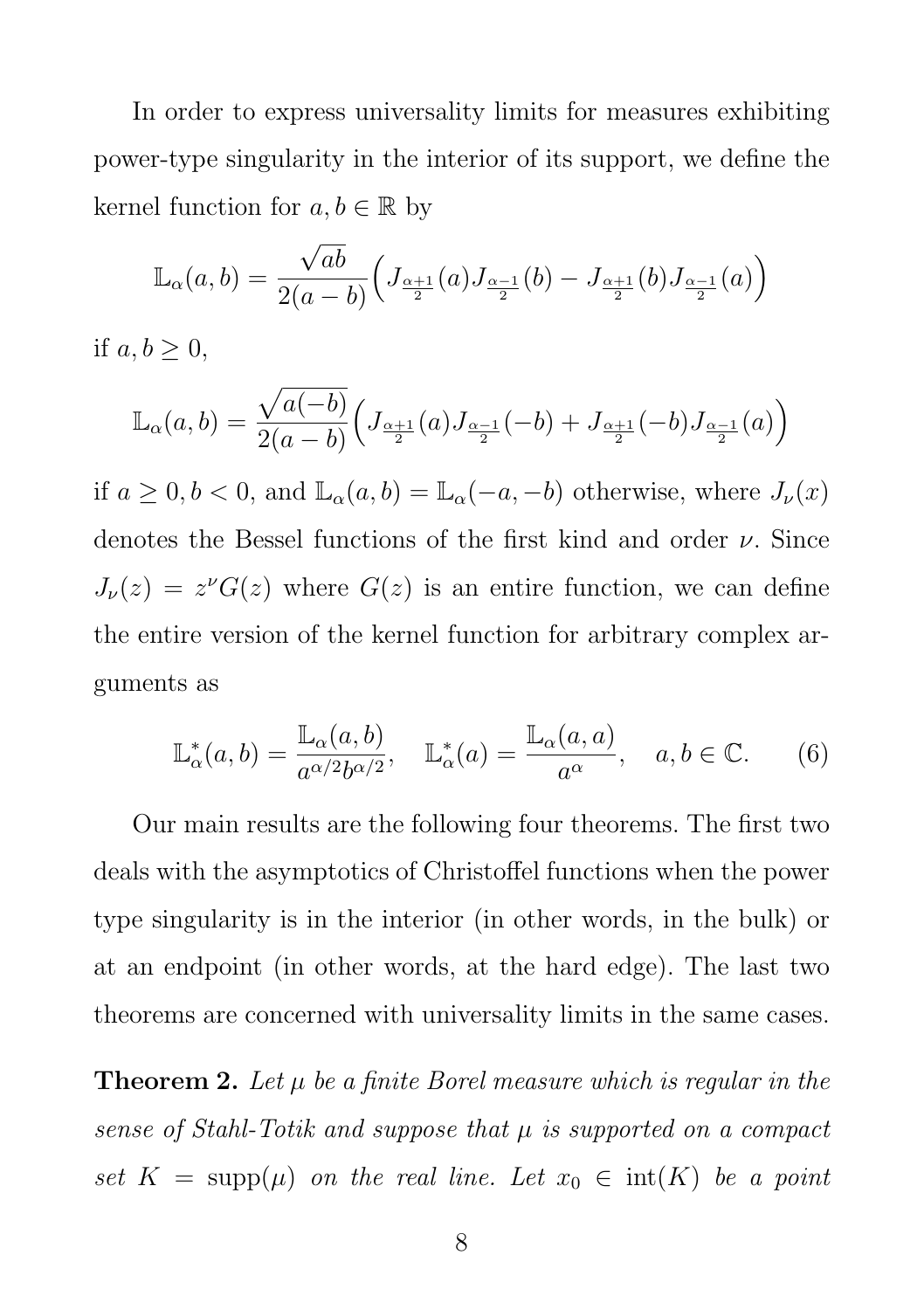from the interior of its support and suppose that on some small interval  $(x_0-\varepsilon_0, x_0+\varepsilon_0)$  containing  $x_0$ , the measure  $\mu$  is absolutely continuous with

$$
d\mu(x) = w(x)|x - x_0|^{\alpha} dx, \quad x \in (x_0 - \varepsilon_0, x_0 + \varepsilon_0)
$$

there for some  $\alpha > -1$  and  $\alpha \neq 0$ , where w is strictly positive and continuous at  $x_0$ . Then

$$
\lim_{n \to \infty} n^{\alpha+1} \lambda_n \left(\mu, x_0 + \frac{a}{n}\right) = \frac{w(x_0)}{(\pi \omega_K(x_0))^{\alpha+1}} \left(\mathbb{L}^*_{\alpha} \left(\pi \omega_K(x_0) a\right)\right)^{-1} (7)
$$

holds uniformly for a in compact subsets of the real line, where  $\mathbb{L}^*_{\alpha}(\cdot)$  is defined by (6).

The analogue for the edge is the following.

**Theorem 3.** Let  $\mu$  be a finite Borel measure which is regular in the sense of Stahl-Totik and suppose that  $\mu$  is supported on a compact set  $K = \text{supp}(\mu)$  on the real line. Let  $x_0 \in K$  be a right endpoint of K (i.e.  $K \cap (x_0, x_0 + \varepsilon_1) = \emptyset$  for some  $\varepsilon_1 > 0$ ) and assume that on some interval  $(x_0 - \varepsilon_0, x_0]$  the measure  $\mu$  is absolutely continuous with

$$
d\mu(x) = w(x)|x - x_0|^{\alpha} dx, \quad x \in (x_0 - \varepsilon_0, x_0]
$$

there for some  $\alpha > -1$ , where w is strictly positive and left continuous at  $x_0$ . Then

$$
\lim_{n \to \infty} n^{2\alpha+2} \lambda_n \left(\mu, x_0 - \frac{a}{2n^2}\right) = \frac{w(x_0)}{M(K, x_0)^{2\alpha+2}} \left(2^{\alpha+1} \mathbb{J}^*_{\alpha}\left(M(K, x_0)^2 a\right)\right)^{-1}
$$
\n(8)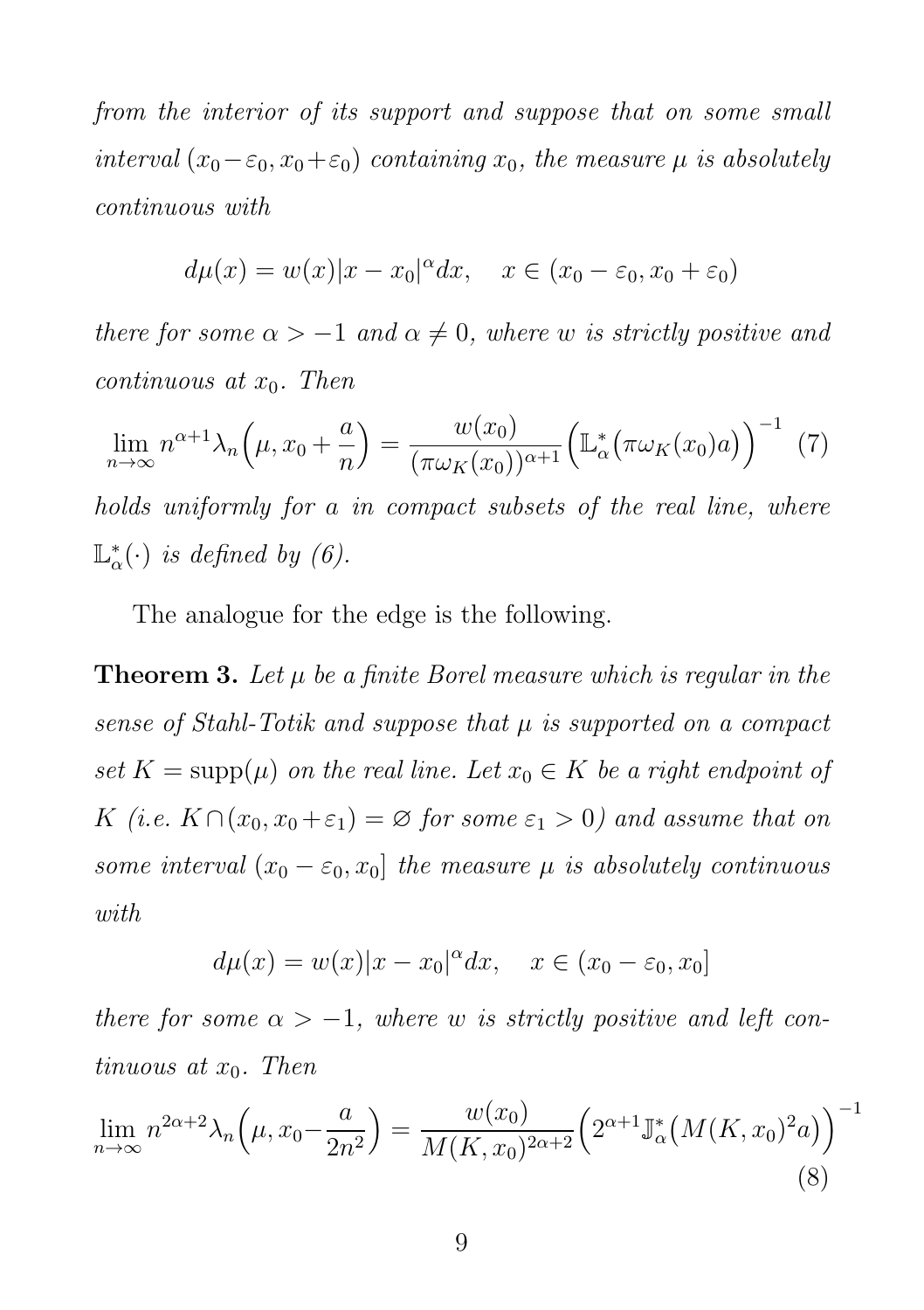holds uniformly for a in compact subsets of  $[0, \infty)$ , where  $\mathbb{J}_{\alpha}^*(\cdot)$  is the Bessel kernel defined by (3) and  $M(K, x_0)$  is defined by

$$
M(K, x_0) = \lim_{x \to x_0-} \sqrt{2}\pi |x - x_0|^{1/2} \omega_K(x).
$$
 (9)

By symmetry, there is a similar result for left endpoints. From the asymptotics for Christoffel functions we obtain universality limits.

Theorem 4. With the assumptions of Theorem 2, we have

$$
\lim_{n \to \infty} \frac{K_n(x_0 + \frac{a}{n}, x_0 + \frac{b}{n})}{K_n(x_0, x_0)} = \frac{\mathbb{L}^*_\alpha(\pi \omega_K(x_0) a, \pi \omega_K(x_0) b)}{\mathbb{L}^*_\alpha(0, 0)} \tag{10}
$$

uniformly for a, b in compact subsets of the complex plane.

Theorem 5. With the assumptions of Theorem 3, we have

$$
\lim_{n \to \infty} \frac{K_n(x_0 - \frac{a}{2n^2}, x_0 - \frac{b}{2n^2})}{K_n(x_0, x_0)} = \frac{\mathbb{J}^*_{\alpha}(M(K, x_0)^2 a, M(K, x_0)^2 b)}{\mathbb{J}^*_{\alpha}(0, 0)}.
$$
\n(11)

uniformly for a, b in compact subsets of the complex plane.

Again by symmetry, there is a similar result for left endpoints.

The proofs of the main results are done in several steps. First, we study the measures  $\mu^b_\alpha$  and  $\mu^e_\alpha$  supported on  $[-1, 1]$  and defined by

$$
d\mu_{\alpha}^{b}(x) = |x|^{\alpha}, \quad x \in [-1, 1]
$$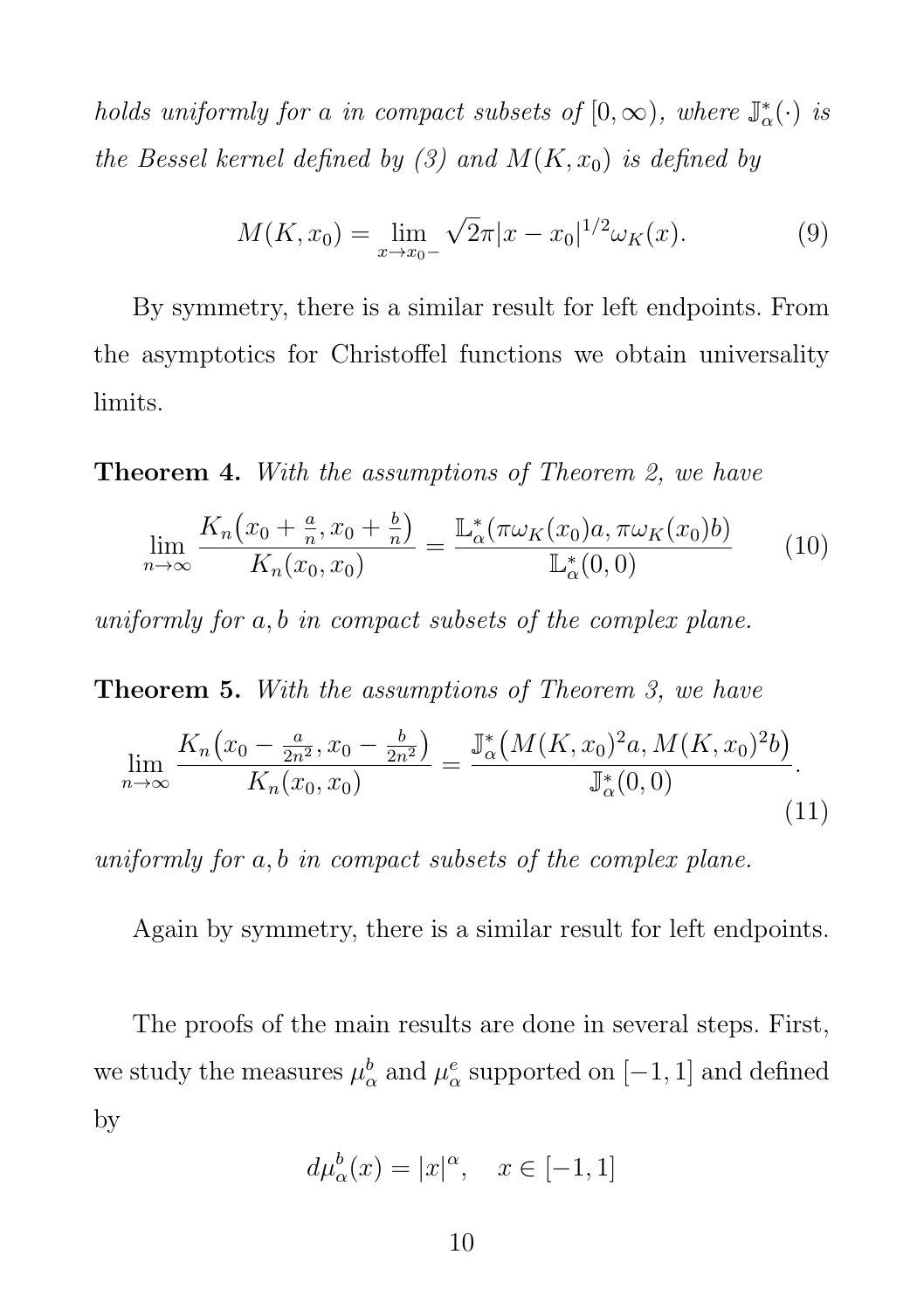and

$$
d\mu_{\alpha}^{e}(x) = |x - 1|^{\alpha}, \quad x \in [-1, 1].
$$

Using the Riemann-Hilbert method, we shall prove (7) for  $\mu^b_\alpha$  and (8) for  $\mu^e_{\alpha}$ , which shall serve as a model case for our investigations about measures supported on the real line. Then we transform some of the results to obtain Theorem 1 for the measure  $\mu_{\alpha}^{\mathbb{T}}$  defined by

$$
d\mu^{\mathbb{T}}_{\alpha}(e^{it})=|e^{it}-i|^{\alpha}dt,\quad t\in[-\pi,\pi).
$$

After this, we shall transform these model cases using the polynomial inverse image method of Totik, to obtain Theorems 1, 2 and 3 in their full generailty. After these, we prove Theorems 4 and 5 using the normal family approach of Lubinsky.

## The thesis is based on the following publications.

[1] T. DANKA and V. TOTIK, Christoffel functions with power type weights, to appear in J. Eur. Math. Soc., available at arXiv with identifier arXiv:1504.03968

[2] T. Danka, Universality limits for generalized Jacobi measures, submitted for consideration for publication, available at arXiv with identifier arXiv:1605.04275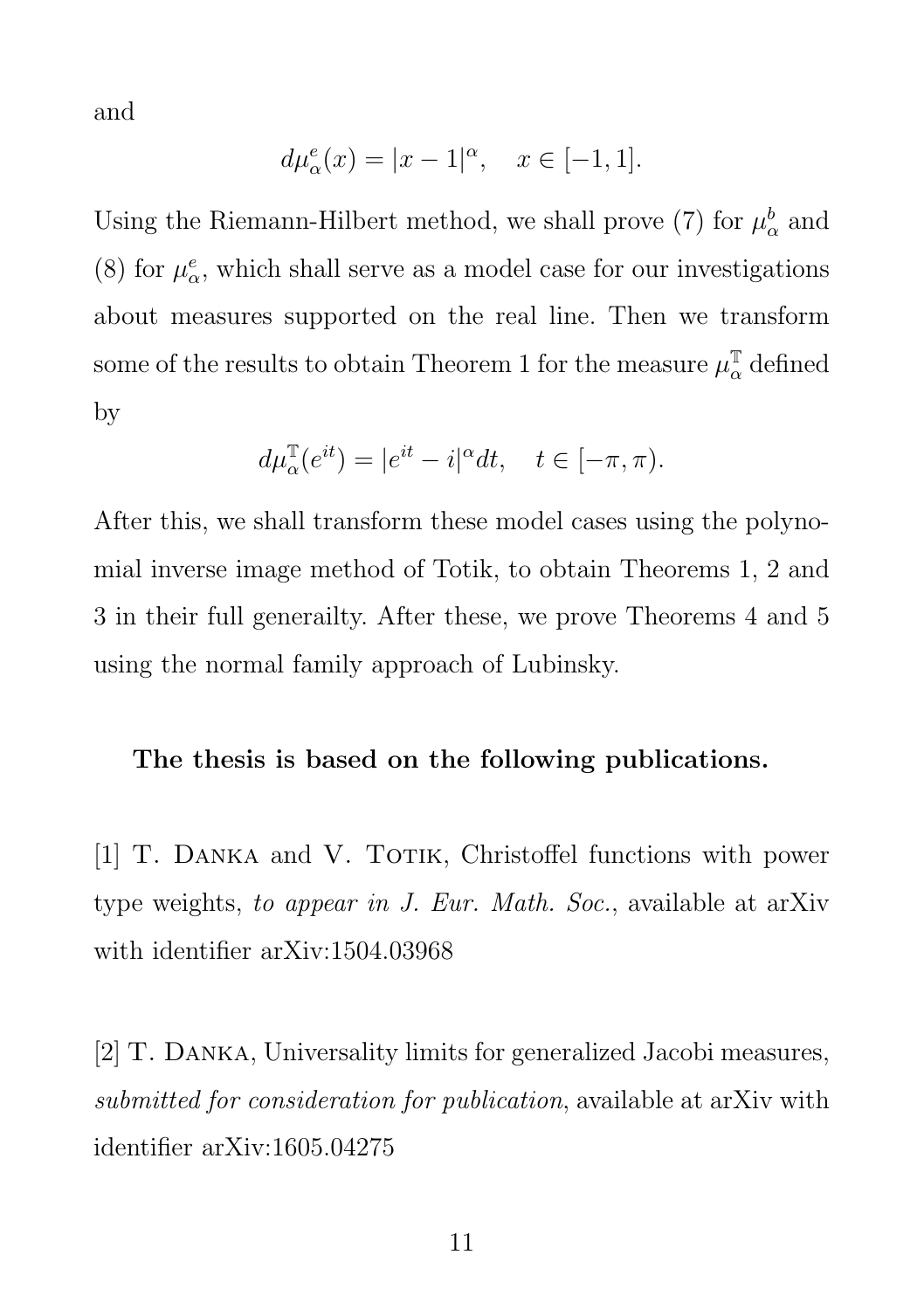## References

- [1] A. B. J. Kuijlaars and M. Vanlessen, Universality for eigenvalue correlations at the origin of the spectrum, Comm. Math. Phys., 243(2003), 163-191
- [2] A. MÁTÉ, P. NEVAI and V. TOTIK, Szegő's extremum problem on the unit circle, Ann. of Math., Vol 134, No. 2. (1991), 433-453
- [3] D. S. LUBINSKY, A new approach to universality limits involving orthogonal polynomials, Ann. of Math., 170(2009), 915-939
- [4] D. S. LUBINSKY, A new approach to universality at the edge of the spectrum, Contemporary Mathematics (60th birthday of Percy Deift), 458(2008), 281-290
- [5] D. S. Lubinsky, Universality limits at the hard edge of the spectrum for measures with compact support, *Int. Math. Res.* Not. 2008
- [6] V. TOTIK, Asymptotics for Christoffel functions for general measures on the real line, J. D'Analyse Math., 81(2000), 283- 303